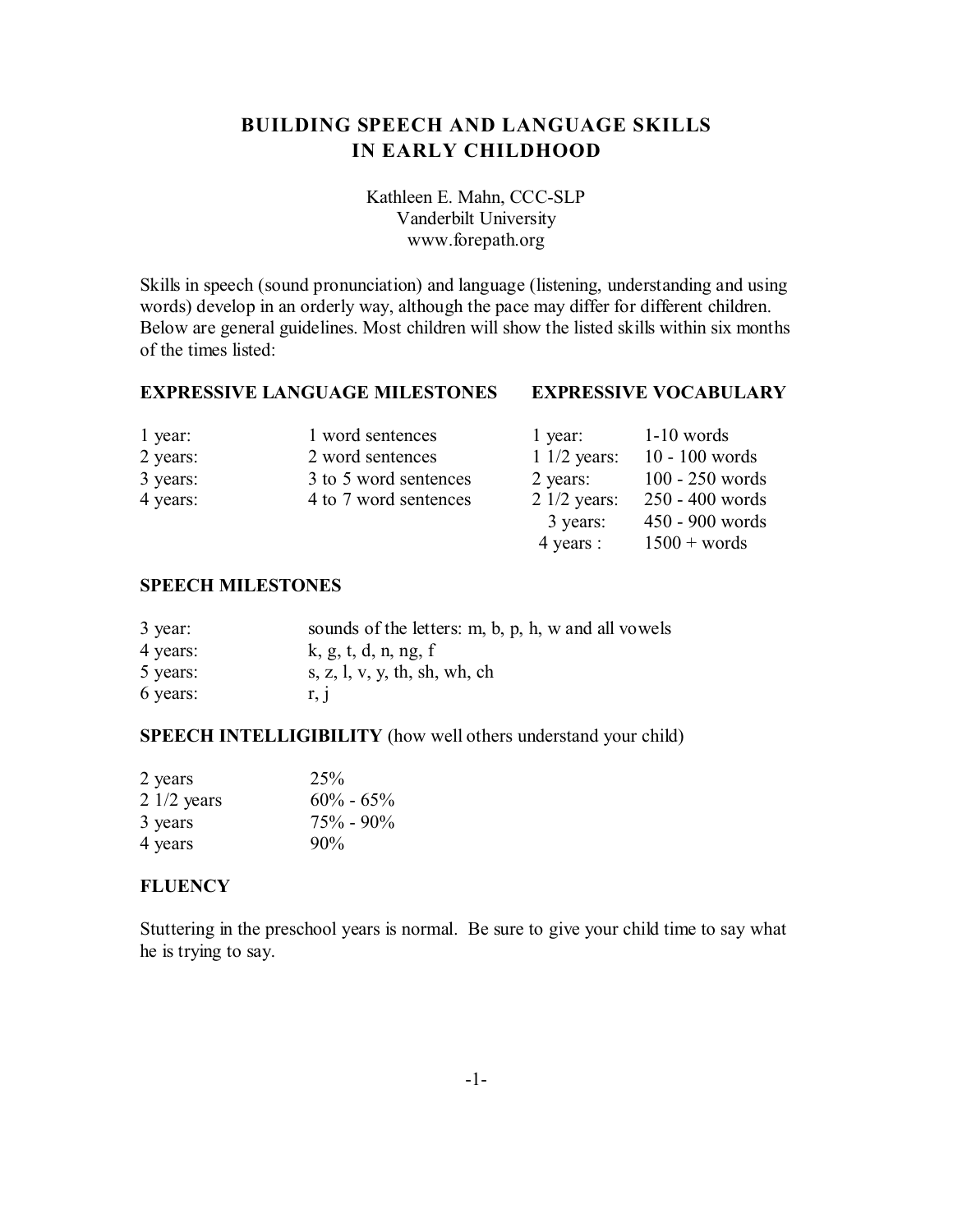# **ACTIVITIES**

Here are some things you can do to help build your child's speech and language skills:

**TALK, TALK, TALK** - Describe what your child is doing as he does it ("You're smiling"). Talk about how she feels, ("You're happy because you have your favorite toy"). Name people ("Look, there's your sister") and everyday objects ("bottles, juice, bed, diaper"). Mention features of objects ("That ball is red and it's big. It is a big red ball"). Talk about sounds around you and imitate them (cat's meowing, dogs barking, bacon sizzling). Sing songs and say nursery rhymes.

**LISTEN, LISTEN, LISTEN** - Conversations have two sides. Follow your child's lead and talk about things he brings up. Give him a chance to label things ("Oh, you're thirsty. You want a drink. What do you want?"). A young child will need an example ("There's the orange juice. Orange juice tastes good."). An older toddler may need a choice ("Do you want juice or milk?"). A young child may say only part of a sentence such as "want truck". You can expand on this and answer ("OK, you want the big truck" or "Here is the big yellow truck. It carries dirt! Vroom.").

**READ, READ, READ** - Start reading early even though your child may be too young to understand what you are saying. This helps children learn that reading is fun. Early on, let your children explore the books, as they want to (using cloth books or action books like Pat the Bunny"). Encourage your child to name the pictures ("What's that?", "What do you think will happen next?", "Look, the bunny ate the carrots.").

**EXPLORE, EXPLORE, EXPLORE** - Go places: to the grocery store, the gas station, the park, the library. Talk about it all. Ask your child what he sees and what were his favorite things and why.

**DO, DO, DO -** Let your child help do things for him ("We have to get dressed. Go get your ((new), (black), (tennis) shoes). Let your child help you do things and talk about them while you do them ("Let's wash the dishes. I'm getting the sponge. I'm putting soap on it. Now, there is soap on the sponge. Can you turn on the water?"). Meal and bath times are great opportunities for sharing conversation.

#### **TIPS**

Keep natural eye contact while your child is talking. Listen patiently. Respond to the message rather than the way your child says it. Set a good example. Speak slowly and without rushing. Spend time every day with your child, conversing in an unhurried, relaxed way.